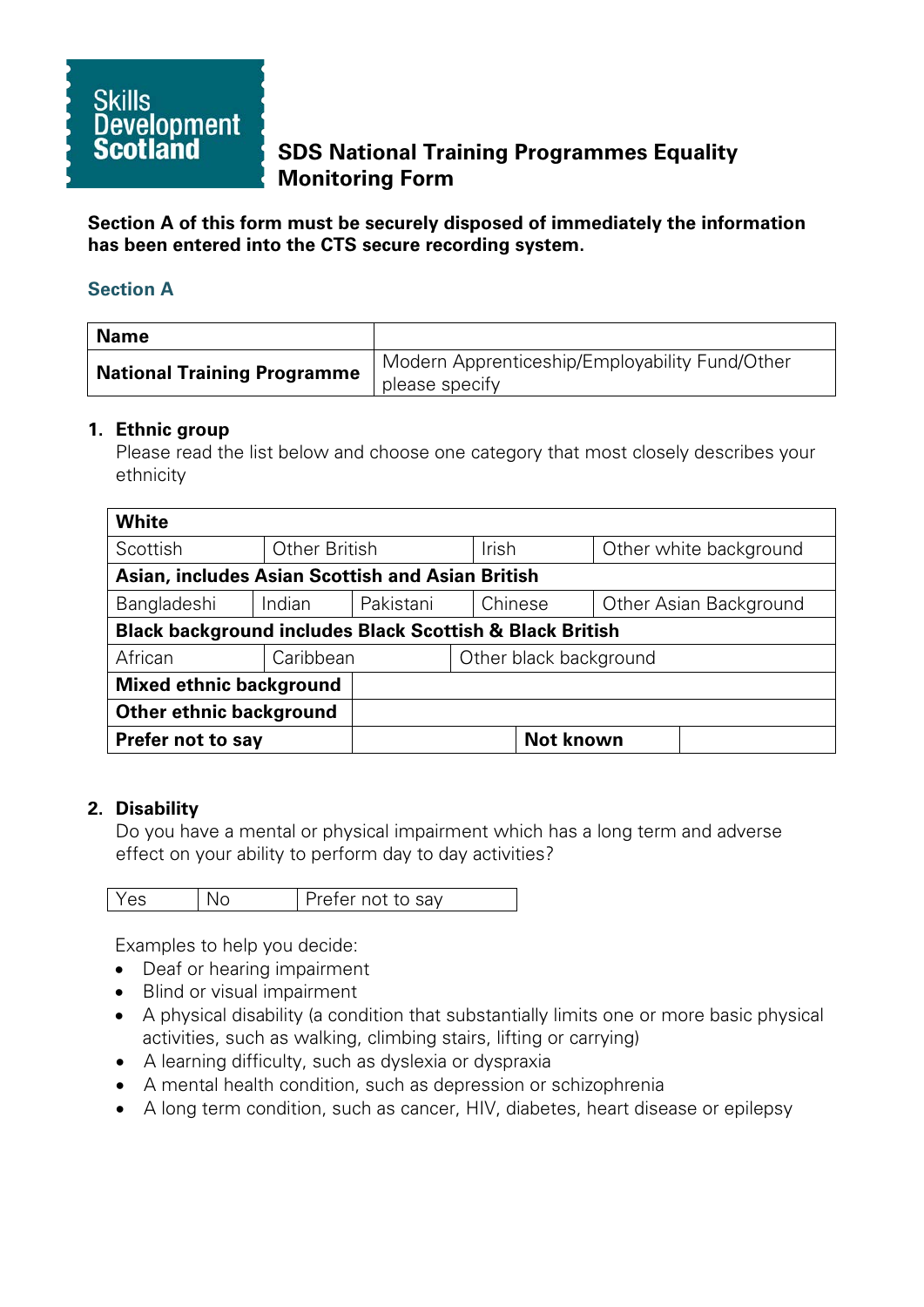# **3. Religion or Belief or none**

Please indicate your religion or belief from the following options

| <b>Buddhist</b> | Hindu              | Jewish | Muslim                   | Pagan                  |
|-----------------|--------------------|--------|--------------------------|------------------------|
| Sikh            | Church of Scotland |        | Roman Catholic           | <b>Other Christian</b> |
| None            | Prefer not to say  |        | Other religion or belief |                        |

#### **4. Sexual Orientation**

Do you consider yourself to be?

| Bisexual | Heterosexual/Straight | Homosexual (gay/lesbian) |
|----------|-----------------------|--------------------------|
| Other    |                       | Prefer not to say        |

## **5. Transgender**

Have you ever identified as transgender?

|  | es. |  | refer not to sav |
|--|-----|--|------------------|
|--|-----|--|------------------|

#### **6. Care Leaver**

Have you ever been "in care"\*?

| Yes | l No | Prefer not to say                                                |  |
|-----|------|------------------------------------------------------------------|--|
|     |      | *Care – as in looked after and accommodated by a local authority |  |

## **7. Ex offender**

Do you consider yourself to be an ex-offender?

| Yes<br>Prefer not to say |
|--------------------------|
|--------------------------|

# **Section B**

*Training Provider to ensure that:-*

- *both Sections A and Section B of this SDS National Training Programmes Equality Monitoring Form are given to the Participant before asking the Participant any of the questions in Section A,*
- *the Participant reads and signs the form in this Section B. The completed and signed section B must be retained at all times by the Training Provider for inspection, and*
- *Section A is securely disposed of as soon as the Participant's responses in Section A have been entered into the SDS CTS secure recording system.*